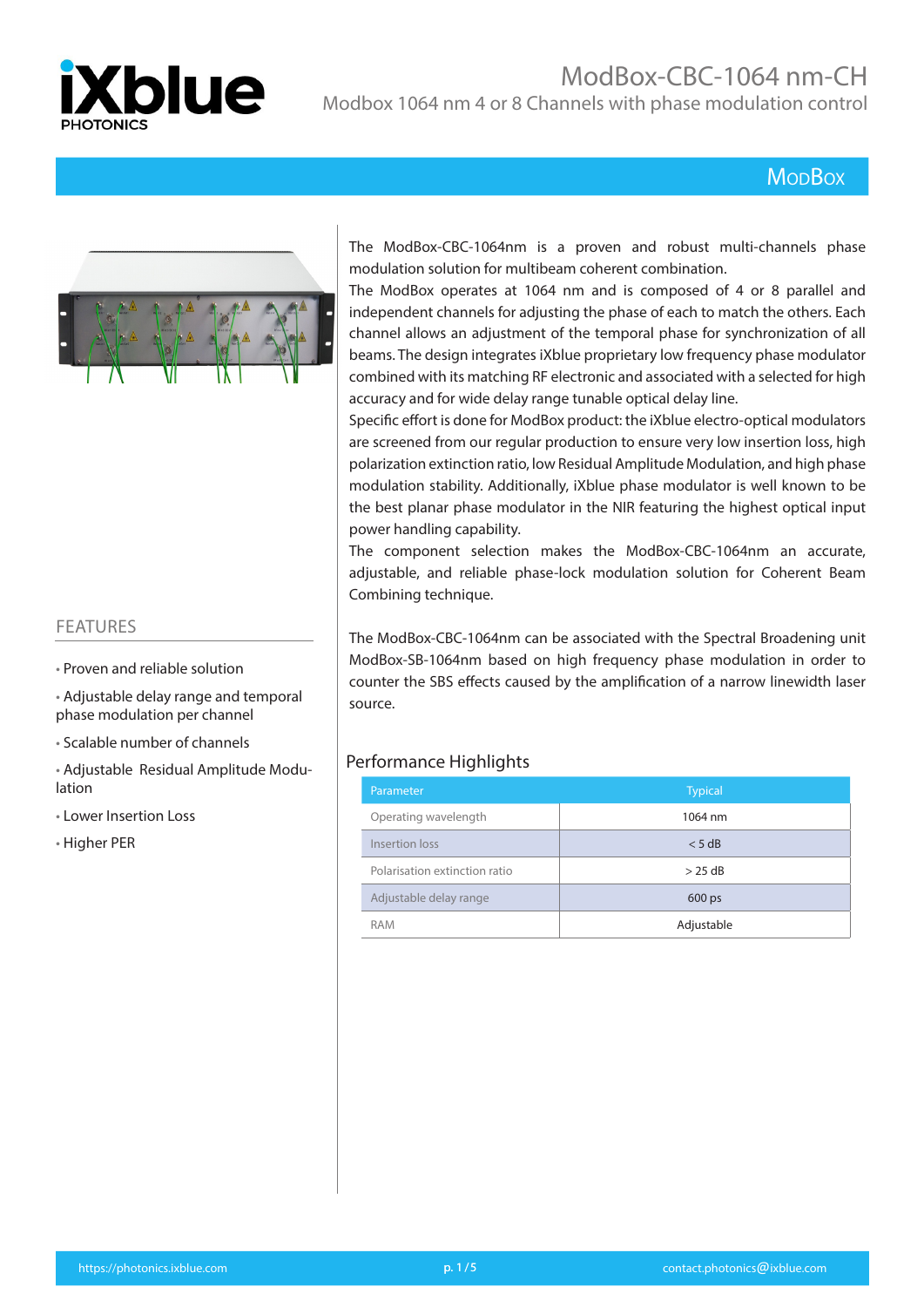

**MoDBox** 

## Functional Block Diagram



The ModBox-CBC-1064nm-xCH is an independant 4 or 8 channels, each integrates:

- an high speed temporal phase modulator,
- a modulator matching RF amplifier,
- a tunable and remotly controllable optical delay line.

The ModBox is a reciprocal modulation unit: each main input (respectively output) can be seen as an output (respectively input) without any alterations to the specification.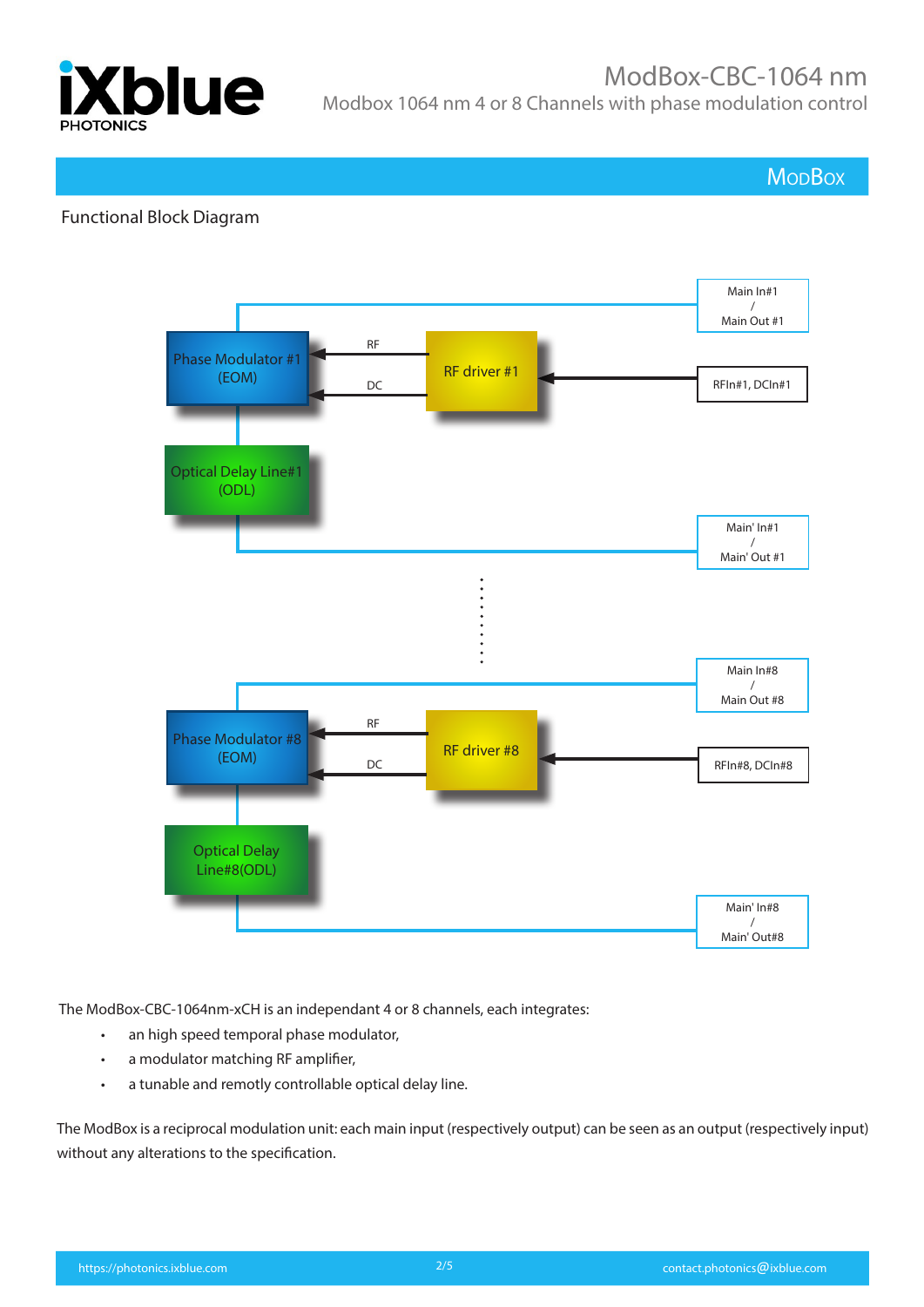

# **MoDBox**

# Input Specifications

| Parameter                              | Symbol       | Condition   | Min                      | <b>Typ</b> | Max.                     | Unit       |
|----------------------------------------|--------------|-------------|--------------------------|------------|--------------------------|------------|
| <b>Electrical Input Specifications</b> |              |             |                          |            |                          |            |
| Input RF voltage                       | $V_{RF\_IN}$ | 50 $\Omega$ | $\overline{\phantom{a}}$ | 110        | $\overline{\phantom{a}}$ | mVpp       |
| Input RF frequency                     | $F_{RF\_IN}$ | 50 $\Omega$ | $\overline{\phantom{a}}$ | ۰          | 200                      | <b>MHz</b> |
| Input DC voltage                       | DC_IN        | 50 $\Omega$ | $\overline{\phantom{0}}$ | ±250       | $\overline{\phantom{a}}$ | mV         |

#### Output Specifications (1)

| Parameter                     | Symbol                    | Condition                                        | Min            | <b>Typ</b>               | <b>Max</b>               | Unit       |
|-------------------------------|---------------------------|--------------------------------------------------|----------------|--------------------------|--------------------------|------------|
| Operating wavelength          | λ                         | ۰                                                | 950            | 1064                     | 1150                     | nm         |
| Maximum insertion loss        | IL.                       | Including $\Delta I L_{\text{on}}$ / Per channel |                | $\overline{4}$           | 5                        | dB         |
| Insertion loss uniformity     | $\Delta I L_{\text{ODL}}$ | Loss variation over delay range                  |                | 0.6                      |                          | dB         |
| Insertion loss inter-channels | $\Delta$ IL               |                                                  |                | 0.8                      |                          | dB         |
| Polarisation extinction ratio | <b>PER</b>                | Optimized for 1064 nm                            | 25             | 30                       | $\overline{\phantom{a}}$ | dB         |
| Temporal modulation           | <b>BW</b>                 | From EOM                                         |                | $\overline{\phantom{a}}$ | 200                      | <b>MHz</b> |
| Adjustable delay range        | <b>DR</b>                 | ODL, remotely controllable                       |                | 600                      | ٠                        | ps         |
| Inter-channel delay range     | $\triangle$ DR            |                                                  | $\overline{0}$ |                          | 150                      | ps         |
| Delay resolution              | <b>DRes</b>               | $\qquad \qquad$                                  | ٠              |                          | $\overline{\phantom{a}}$ | fs         |
| Optical return loss           | <b>ORL</b>                | $\overline{a}$                                   | $-40$          | $-45$                    |                          | dB         |
| RF driver gain                | G                         | DC & RF                                          | $25^{(2)}$     | $26^{(2)}$               | $\overline{a}$           | dB         |
| Modulation rise & fall times  | $Rt$ / Ft                 | $20 \% - 80 \%$                                  | 8              |                          |                          | ns         |

(1): The proposed system/components will properly work either with a kHz linewidth laser as well as with a 27 GHz one. (2): The driver's gain will be not affected by the temperature when it ranges 25 °C  $\pm$  10 °C.

## Absolute Maximum Ratings

Stresses in excess of the absolute maximum ratings can cause permanent damage to the device. These are absolute stress ratings only. Functional operation of the device is not implied at these or any other conditions in excess of those given in the operational sections of the data sheet. Exposure to absolute maximum ratings for extended periods can adversely affect device reliability.

| Parameter             | Symbol     |                                  | <b>Min</b> | <b>Max</b> | <b>Unit</b> |
|-----------------------|------------|----------------------------------|------------|------------|-------------|
| RF input voltage      | EV.        | $\overline{\phantom{a}}$         | -          | 10         | Vpp         |
| DC input voltage      | $DCV_{IN}$ | $\overline{\phantom{a}}$         | -          | ±1         |             |
| Optical input power   | $OP_{in}$  | To the EOM input port (Main In)  |            | 25         | dBm         |
|                       |            | To the ODL input port (Main' In) |            | 27         | dBm         |
| Operating temperature | OT         |                                  | 0          | $+55$      | $\circ$     |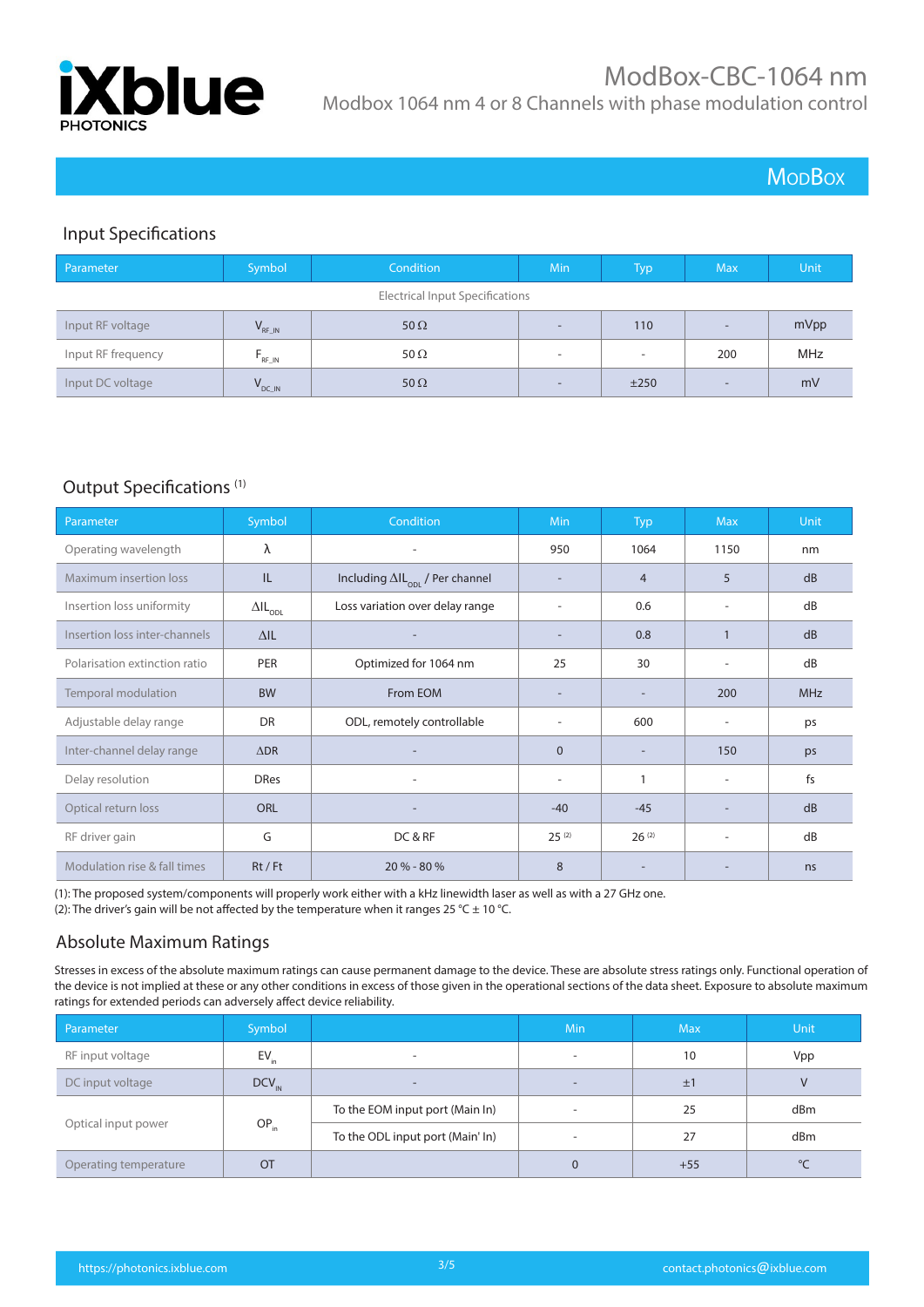

**MopBox** 

#### Software interface

The ModBox-CBC is coming with a Graphical User Interface (GUI) allowing the controls of the Optical Delay Lines delays. Each channel can be adjusted individually.